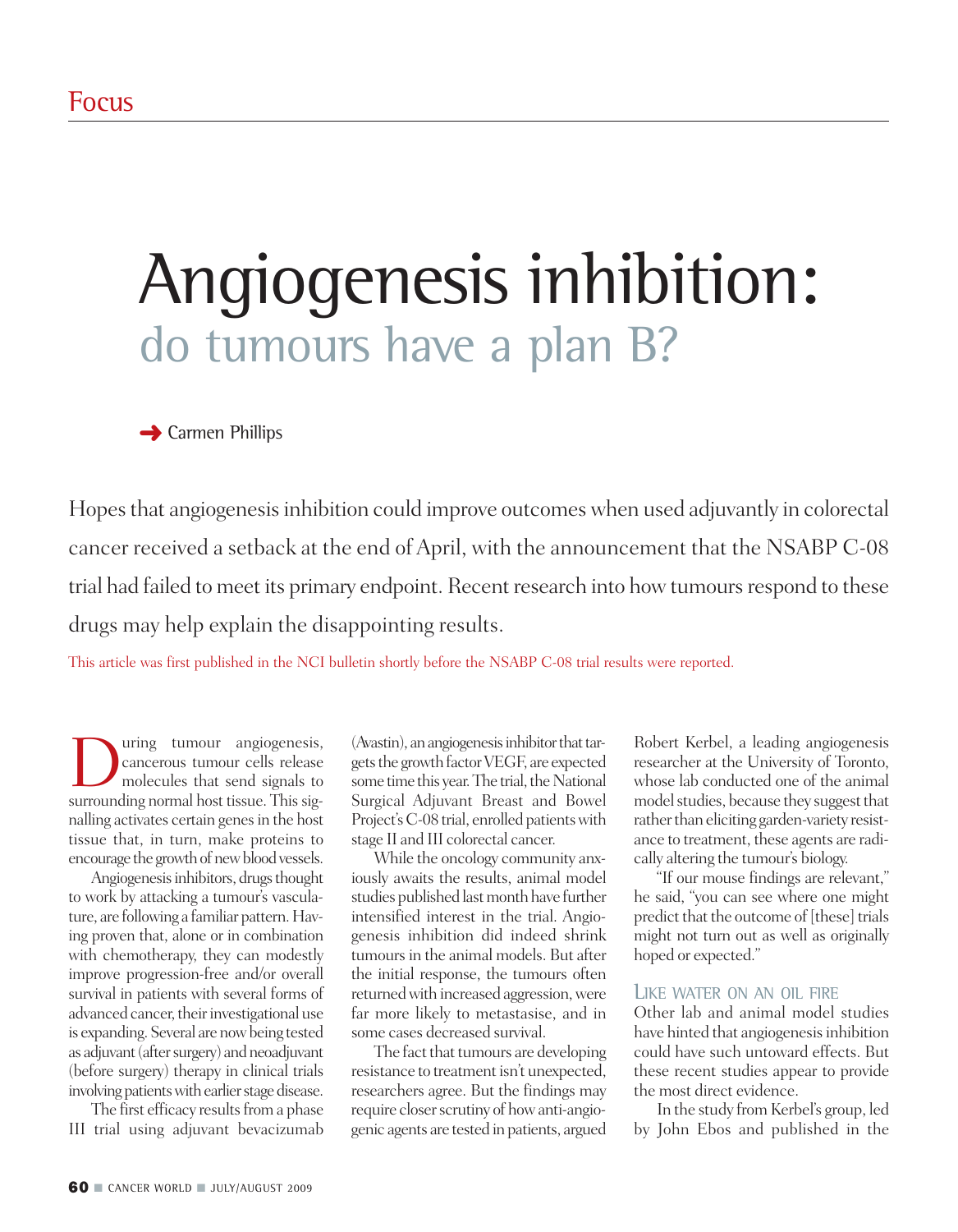

Angiogenesis inhibitors are designed to block the signals from tumour cells that stimulate the growth of new blood vessels

March issue of *Cancer Cell*, several of the experiments were "crude representations" of neoadjuvant or adjuvant therapy, Kerbel explained. For example, when sunitinib (Sutent), which inhibits several proteins essential to angiogenesis, was given for a short time before or after the intravenous injection of metastatic breast cancer cells, it accelerated metastasis compared with untreated mice and decreased overall survival.

A second study published in the same issue of *Cancer Cell* tested several antiangiogenic approaches in mouse models of glioblastoma and pancreatic cancer.In the pancreatic cancer model, treatment for one week with an investigational angiogenesis inhibitor initially shrank tumours. But as treatment continued, the tumours grew, developing "wide fronts of invasion", stretching out into the surrounding tissue, wrote Marta Pàez-Ribes of the Catalan Institute of Oncology in Spain, and her colleagues.The untreated tumours, on the other hand, remained localised and were less invasive.

One intriguing aspect of these studies, explained Gabriele Bergers of the University of California, San Francisco, and a co-author on the Pàez-Ribes paper, isthat the tumours are adapting even as the endothelial cells on the vasculature that feeds the tumours are still sensitive to the agents being used to target them.

"The tumours find other ways to reinitiate neovascularisation or to grow by becoming more invasive," she said. "This mechanism is very different and distinct from classical tumour cell resistance, in which tumour cells, for example, do not take up drugs anymore, or else expel them. The evasive adaptation allows the addition of other inhibitors that potentially block these evasive pathways. That is encouraging."

It's clear that angiogenesis inhibi-

tion elicits a strong response from the tumour and its microenvironment, Kerbel stressed. It actually increases, for example, levels of VEGF and PIGF-1, another growth factor important to angiogenesis.

"We've looked at G-CSF, SDF-1, SCF and osteopontin, among others," Kerbel said. "We looked across the board and saw a lot of these other growth factors and cytokines and chemokines all increasing. But we don't know why it's happening." All of these factors are known, he added, to promote tumour growth.

Although he warns that it's difficult to extrapolate findings from animal models to humans, Axel Grothey of the Mayo Clinic, who specialises in gastrointestinal cancers, said these data offer some important lessons.

"It makes us realise how much we still don't know about tumour biology," he said.

They suggest that... these agents are radically altering the tumour s biology '